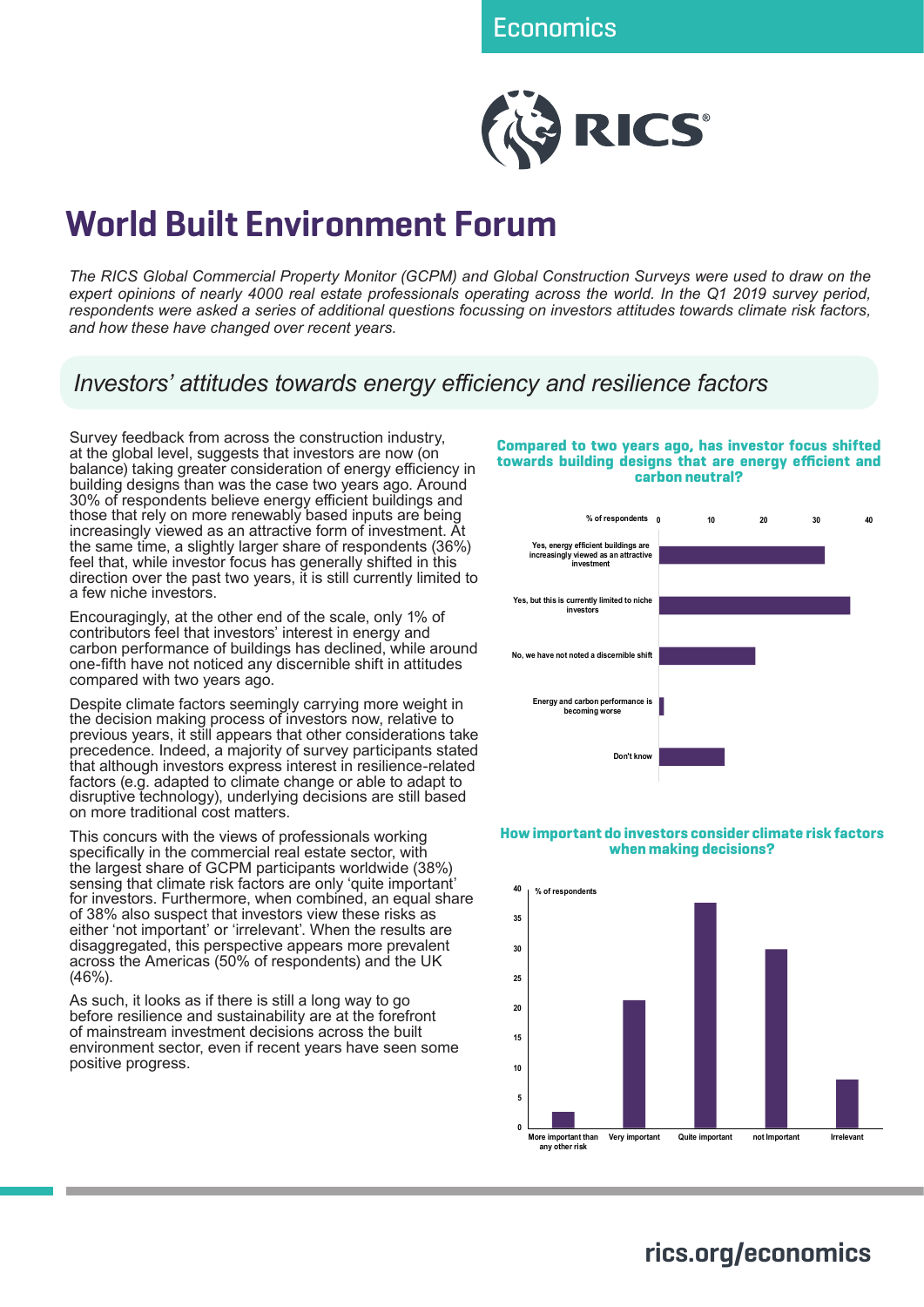# *Commercial Real Estate Investment Returns*

Also through the Q1 2019 GCPM, respondents were asked to identify the greatest risks to returns on commercial real estate investments over the coming three years. The aggregated results show 53% of respondents worldwide feel slower global economic growth poses the most significant downside risk. What's more, even when broken down by broad region, the global economic outlook came out as the top risk across all areas (APAC, Europe, the Americas, the Middle East and Africa). This assessment is understandable given the noticeable loss of momentum in the second half of last year, while the IMF now expects global economic growth to ease further in 2019. Having said that, the Fund's latest projections through to 2022 remain relatively solid despite being downgraded relative to their previous forecasts.

Aside from the macro outlook, future political events are seen as presenting the next most substantial threat to commercial real estate returns at the global level. Predictably enough, given the ongoing uncertainty emanating from Brexit, politics came out as the most significant danger to investment returns in the UK. Interestingly, however, respondents across the rest of Europe view the prospect of higher interest rates as a greater risk (albeit by a narrow margin), while this perception was also shared across the Americas.

The growing shift towards online shopping at the expense of in-store sales is already causing considerable disruption across retail markets in many parts of the world, and it is little surprise that this issue ranks highly on the list of risks globally. Secondary retail locations in particular have come under pressure and it seems highly likely that changing consumer preferences will lead to further store closures and rising vacancies over the medium term.

# *Automated Valuations*

Overall, survey participants appear a little sceptical on the potential benefits of automated valuations across the commercial real estate sector, at least in terms of the impact on the property cycle. Indeed, 26% of respondents are of the opinion that greater use of automated valuations would actually exacerbate fluctuations in values, slightly higher than 21% who felt it would reduce volatility.

Nevertheless, 57% feel automated valuations would have minimal impact on market functioning if introduced on a greater scale in the future. If that were the case, then, enhanced automation in valuation could lead to significant time savings. This could allow more effort to be focussed on other aspects of the process, perhaps ensuring valuations are of higher quality.

Of course, the success of all this would depend on the quality, availability and transparency of data which, for the time being, is not shared sufficiently (for both commercial and sometimes legislative reasons). Understanding the underlying workings of automated valuation models will also be important and some of the more sophisticated methods could present challenges.

### **What poses the biggest risk to Commercial Real Estate returns over the next three years?**



\*Survey participants could select up to 2 options

## **What impact do you think greater use of automated valuations would have on the property cycle?**